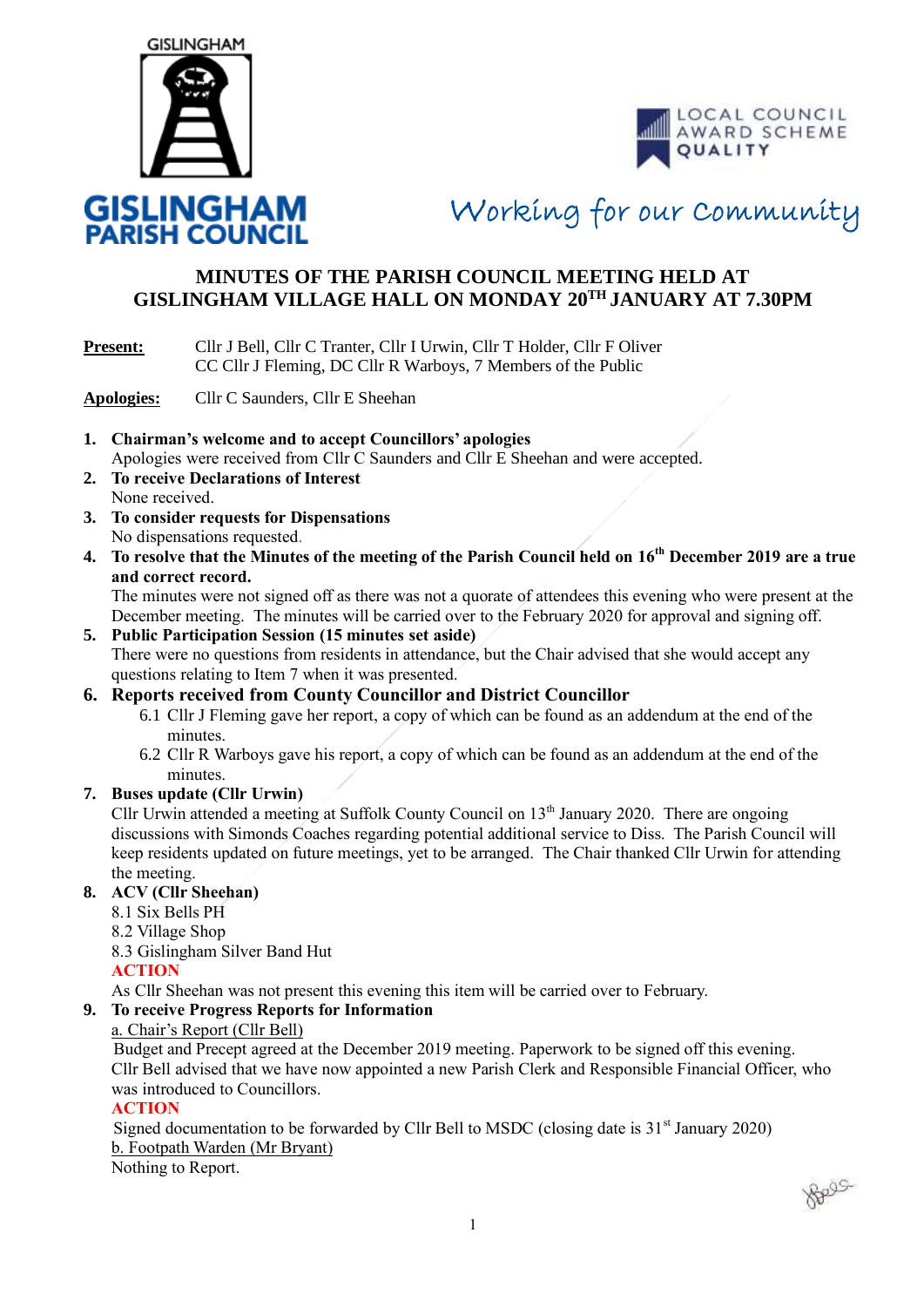Cllr Bell advised that discussions regarding equipment for the Footpath Warden would be discussed at a future Parish Council Meeting. The Footpath Map (the order to be confirmed when the invoice has been approved at Item 13).

#### **ACTION**

Cllr Bell to confirm order for Footpath Map.

c. Speed Indicator Device (SID) (Mr Wells) Report

 A summary can be found as an addendum at the end of the minutes. The full report is available on request. d. Helpdesk Feedback (January – Cllr Bell)

Cllr Bell who was on duty in January advised that rather than have the Help Desk set up in the Village Hall at the Book Sale she chose to circulate which was less formal and introduced herself. Cllr Bell accepted that it was a different approach but felt that it was a better use of time and a more personal approach was well received. It was decided not to have a formal rota for Councillors to attend (the first Saturday in the month) but Councillors asked to pop into the Book Sale (coffee and cake on offer) and to socialise with residents **ACTION**

Purchase some badges for Councillors to wear at the Book Sale.

e. Neighbourhood Watch (Cllr Tranter)

A copy of this report can be found as an addendum at the end of the minutes.

#### **10. Planning**

• DC/20/00045 – Former Pig Barn at Lodge Farm, Back Street, Gislingham IP23 8JH

Councillors had objections.

#### **ACTION**

Cllr Bell to post response on Planning Portal.

**11. Update Councillor Emails and Parish Council Website** (Cllr Sheehan)

This is ongoing. Councillors not already allocated a Gislingham Parish Council email address will be contacted by Cllr Sheehan.

#### **12. Training**

The new Parish Clerk is booked to attend the following:

- Clerk's Course  $-2$  whole days (January)
- GDPR half day (February)
- Agendas/Minutes/Notices half day (February)

Councillors unanimously approved these courses.

Cllr Holder has yet to complete his Councillor Training.

#### **ACTION**

Cllr Bell to email Cllr Holder details for him to book his training with SALC.

**13. Finance –** To approve the following invoices for payment (Resolution required)

Expenses – Cllr Urwin **–** Travel to SCC December 2019 & January 2020 re: Buss meeting £21.00

Footpath Map (will be affixed to Village Hall) - £121.95

Annual Play Inspection 2019 £60.11 (inc VAT)

Community Action Suffolk (CAS) Website subscription £55.00 (inc VAT)

Village Hall Hire Oct/Nov/Dec 2019 £54.00

#### **Proposed by: Cllr Bell**

#### **Seconded by: Cllr Tranter**

Unanimous except for one abstention (Cllr Urwin in receipt of expenses)

#### **14. Grass Cutting**

Cllr Bell advised that four quotes were sought. One Contractor has provided a quotation of £2400 per annum and also offered a quote of £7200 if we signed up for a 3 year contract, which meant increases over the coming years would be capped at £2400 per annum.

#### **ACTION**

Cllr Bell to contact Contractor to confirm quotation for Year 1 at £2400 and to request a contract is forwarded detailing the 3 year quote and to discuss the cancellation clause and annual review.

#### **15. The future provision of services/activities to support all residents in Gislingham** (Cllr Holder)

A discussion took place when it was decided to look at this issue in more depth. Cllr Bell said that the CIL Report, which has now been uploaded to the Website, identified the absence of activities for all resedents in Gislingham. It was agreed that as there had been no further meetings of the OS&R sub-Committee it would be dissolved and incorporated into this initiative.

**Reago**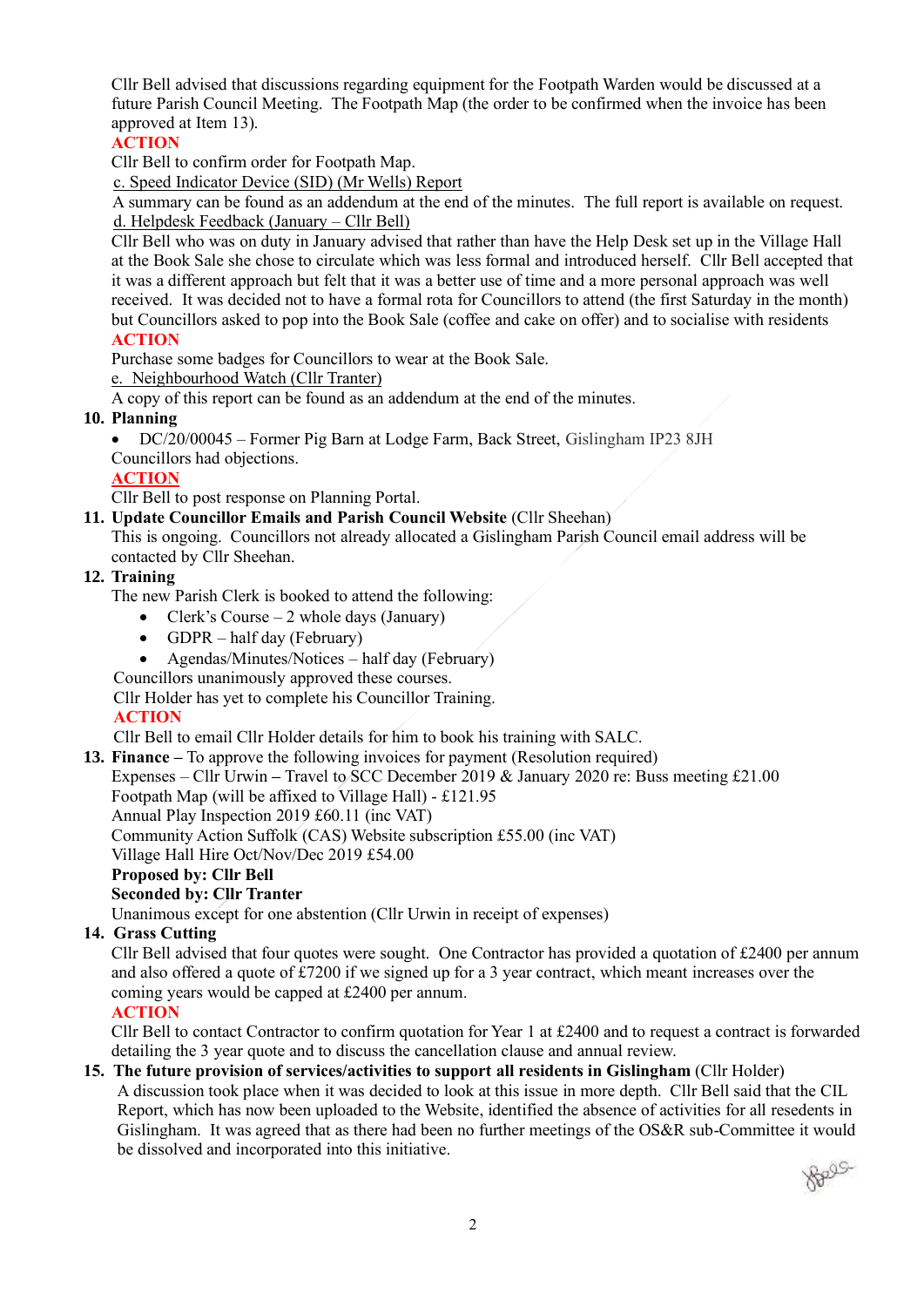#### **16. OS&R sub-Committee** (Cllr Oliver)

Now dissolved – refer to Item 15.

#### **17. Staffing Panel**

A discussion took place regarding filling the vacant seat on this Panel. It was suggested that Cllr Bell join the Staffing Panel.

## **Proposed: Cllr Tranter Seconded: Cllr Holder**

Unanimous except for one abstention (Cllr Bell) **18. Memorial Bench** (Ex Cllr G Laurence)

 One quote has been received so far. Ongoing. **ACTION**

More quotes to be obtained.

#### **19. Gislingham United Charity (GUC) Nomination**

A resident has agreed to be the Parish Council nominee as Trustee to GUC. Cllr Bell said that there was now another vacancy for us to nominate as the GUC Trustee standing down has now served their term. Councillors were asked to think of any residents they feel may be interested on taking this on.  **ACTION**

Cllr Bell will email details of the role of a Trustee on GUC to Councillors.

#### **20. Co-options (2 seats)**

Two residents had indicated their interest in becoming a Parish Councillor. They were both interviewed. A vote took place, which was unanimous, and both were accepted. Ms Diana Kearsley and Ms Jo Clifford were congratulated and given documentation for completion and return to process their application. Both will formally take their place on the Parish Council when completed forms have been returned. **ACTION**

Documentation to be processed when received.

#### **21. To consider excluding the public and press**

To consider excluding the public and press for the next item as their presence would be prejudicial to the public interest due to the confidential nature of the matter to be discussed (Public Bodies Admission to Meetings  $Act - 1960$ 

As there were confidential items to discuss members of the public were kindly asked to leave.

#### **22. Next Parish Council Meeting: Monday 17th February 2020**

#### **Meeting concluded at 9.30pm**

**Councillor Tranter was thanked for minuting this meeting.**

Reas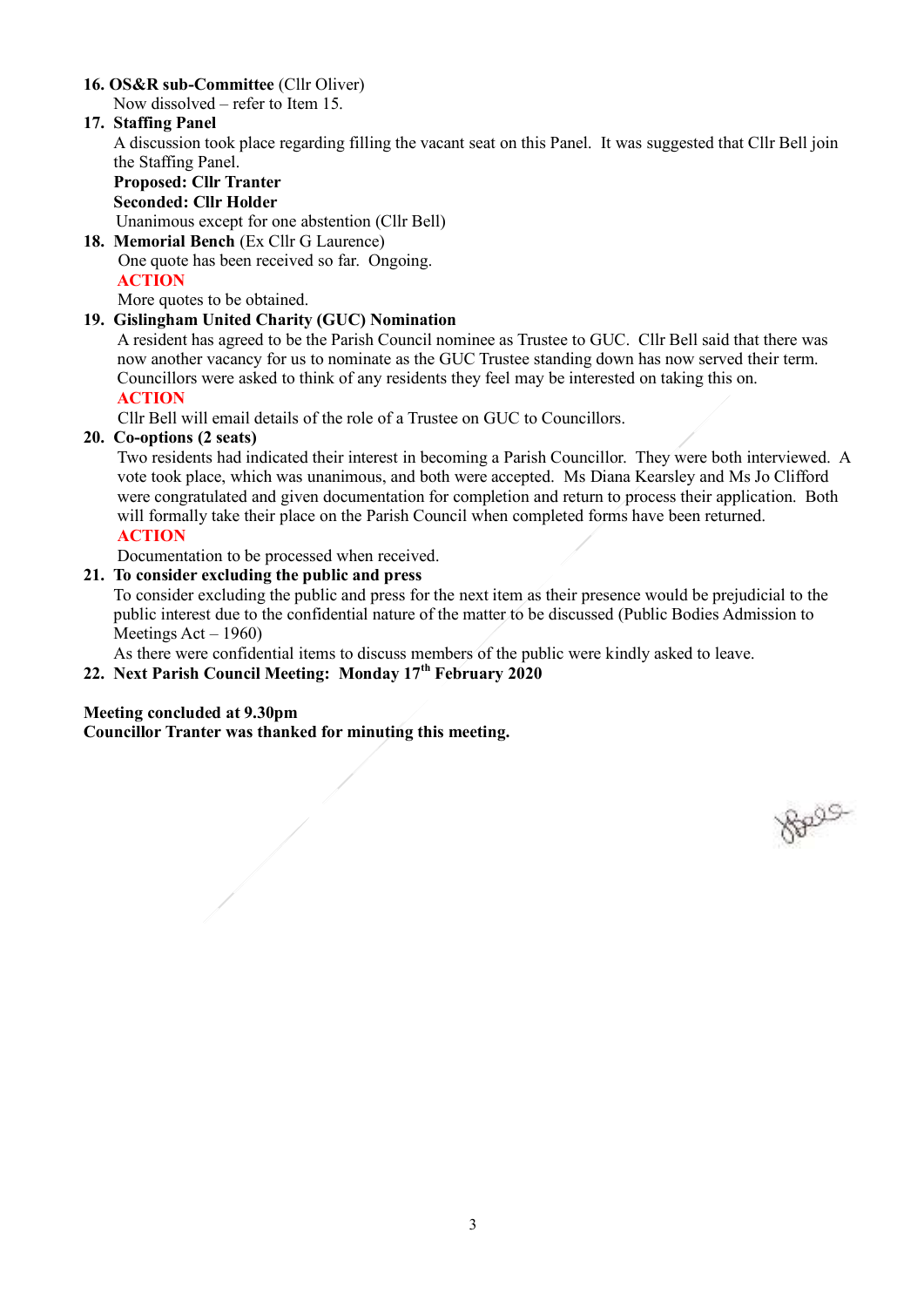

## **Parish Report January 2020 Gislingham Parish Council**

Councillor Jessica Fleming, Hartismere Division, Suffolk [Jessica.fleming@suffolk.gov.uk](mailto:Jessica.fleming@suffolk.gov.uk) Tel: 07714-597980 Twitter: @jesstfleming **Bus Services Update** – A meeting was held on 13th January with County Council officers and was attended by Cllr Ian Urwin who will update the Parish Council.

The bus services timetables for some County routes have been updated, refer to timetable changes at [www.suffolkonboard.com](https://www.suffolkonboard.com/buses/bus-timetable-updates/)

**Roadworks Permit Scheme –** SCC intends to introduce a permit scheme for all road and street works which will give the County Council powers to manage and condition work carried out on the public highway such as utilities and Suffolk Highways. The proposal will be considered at a Cabinet meeting on Tuesday 28<sup>th</sup> January and if approved, will be in place from 1<sup>st</sup> April. Details of the Cabinet report are available on Suffolk County Council's [website](https://committeeminutes.suffolk.gov.uk/HomePage.aspx) under the item 28-01-2020.

**Post-16 School Travel Policy Consultation** – SCC is seeking views on proposed Post-16 Travel Policy (mainly clarifications); the consultation runs from 13<sup>th</sup> January until 26 February 2020 and affects Year 11 and 12 students. Please refer to the online survey a[t www.suffolk.gov.uk/consultations,](http://www.suffolk.gov.uk/consultations) email views to [Post-16TravelConsultation@suffolk.gov.uk](mailto:Post-16TravelConsultation@suffolk.gov.uk) or write to Post-16 Travel Consultation Team, Floor 3 Gold, Endeavour House, 8 Russell Road, Ipswich, IP1 2BX.

**New Special Educational Needs and Disability (SEND) units -** The following schools have been identified to develop adjunct SEND facilities:

- **Two Generic Key Stage 1 (Primary) Units** Pipers Vale Academy and Burton End Academy
- **Three Communication and Interaction Key Stage 2 Units** Murrayfield Primary Academy, Houldsworth Valley Primary Academy, and Causton Junior School
- **One Cognition and Learning Key Stage 2 Unit** Clements Primary Academy
- **Three Communication and Interaction Key Stage 3/4 Units** Copleston High School, Ixworth School, and Newmarket Academy
- **One Cognition and Learning Key Stage 3/4 Unit** Castle Manor Primary Academy.

These units will provide 168 additional specialist placements in Suffolk as of September 2020.

A further commissioning round will begin in Spring 2020 to consider further expressions of interest from mainstream schools who would like to open units in September 2021.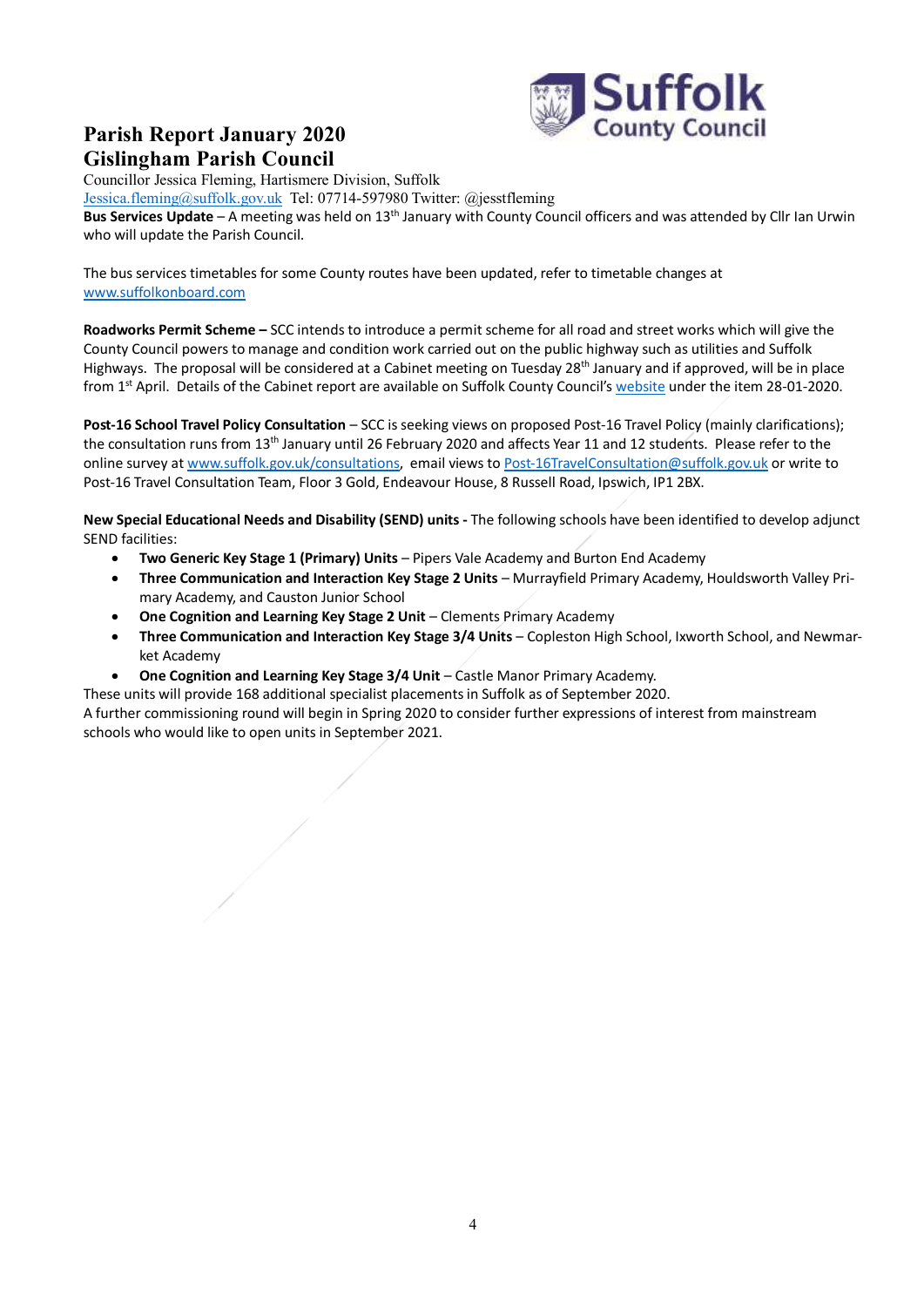### **District Councillor Report: Gislingham Ward**

#### *Mellis, Gislingham, Thornham, Wickham Skeith, Wortham and Burgate Parish Councils*  **January 2020**

#### **General Election – December 12**

Last month saw the General Election on 12 December with many of our staff involved administering and counting the votes. You can find the full results on our website. [https://www.babergh.gov.uk/elec](https://www.babergh.gov.uk/elections/general-election-2019/)[tions/general-election-2019/](https://www.babergh.gov.uk/elections/general-election-2019/)

#### **Mid Suffolk councillors consider budget for 2020/21**

The first draft of Mid Suffolk District Council's budget for 2020/21 is set to be considered by councillors later this month, including a 1.66% increase in its share of council tax, adding £2.76 a year to the bill of a Band D Property.

#### **District Council Budget and Council Tax Notes**

*Members received a briefing on the draft budget for 2020/21. This draft budget will be considered by Cabinet on 13 January and Overview and Scrutiny Committee on 16 January; it is expected to be approved at full Council meeting on 27 February. Government have agreed that Shire Districts may increase council tax by £5 or 2% whichever is the greater. There are no new proposals for Central Government grants to District Councils. Government propose to phase out or replace New Homes Bonus. Any new grant is likely to be based upon achieving higher house building targets. New Homes Bonus for 2020/21 will be £1.612M, an increase of £232k over 2019/20 but is likely to reduce (possibly by 50%) in 2021/22.* 

*Baseline business rates will increase by 2%. Government propose a full business rates revaluation in 2021; a fundamental review of business rates is also likely.* 

*Factors taken into account in preparing the draft budget include: a recent increase in the Public Works Loans Board interest rate; the Climate Emergency and continuing uncertainty over BREXIT.* 

*There is £5.8M in Suffolk Pooled Business Rates Fund; £280k remains unallocated from the Mid Suffolk Business Rates pilot; MSDC is holding CIL of £8.5M; Mid Suffolk Growth and Efficiency Fund has £3m unallocated;* 

*The effect of the Provisional Settlement from Government is £213k better than previously assumed. £500,000 is being allocated this year for measures to mitigate climate change, followed by a further £500,000 next year.* 

*The net revenue budget is proposed to be £10M and the Capital Programme £12M, the latter includes a proposed further investment of £8.7M in commercial properties.* 

#### *Housing Revenue Account*

*After four years of government-enforced reductions, the council is also proposing putting up council house rents by 2.7% - 1% above Consumer Prices Index. This will result in an average increase of £2.19 per week increase for tenants. Sheltered housing tenants also face an increase of £2 a week on their bills plus a 62p a week increase to their utility bills. It is proposed to build or acquire 200+ new homes over the next two years at a cost of £45m, and it is proposed that £16.2m will be needed to fund the maintenance and improvements to council properties. Receipts from properties purchased under "Right to Buy" scheme should be retained and used to replace the lost social housing.* 

#### **Stowupland High School CIL Bid**

MSDC Cabinet on 6 January will consider an application for CIL Funding for the new Sixth Form Centre at Stowupland High School. The bid is for £2.45M (total project cost £2.98) and is subject to the completion of a Community User Agreement. The concerns of Stowupland Parish Council, in respect of traffic, safety, parking etc, are included in the report to Cabinet.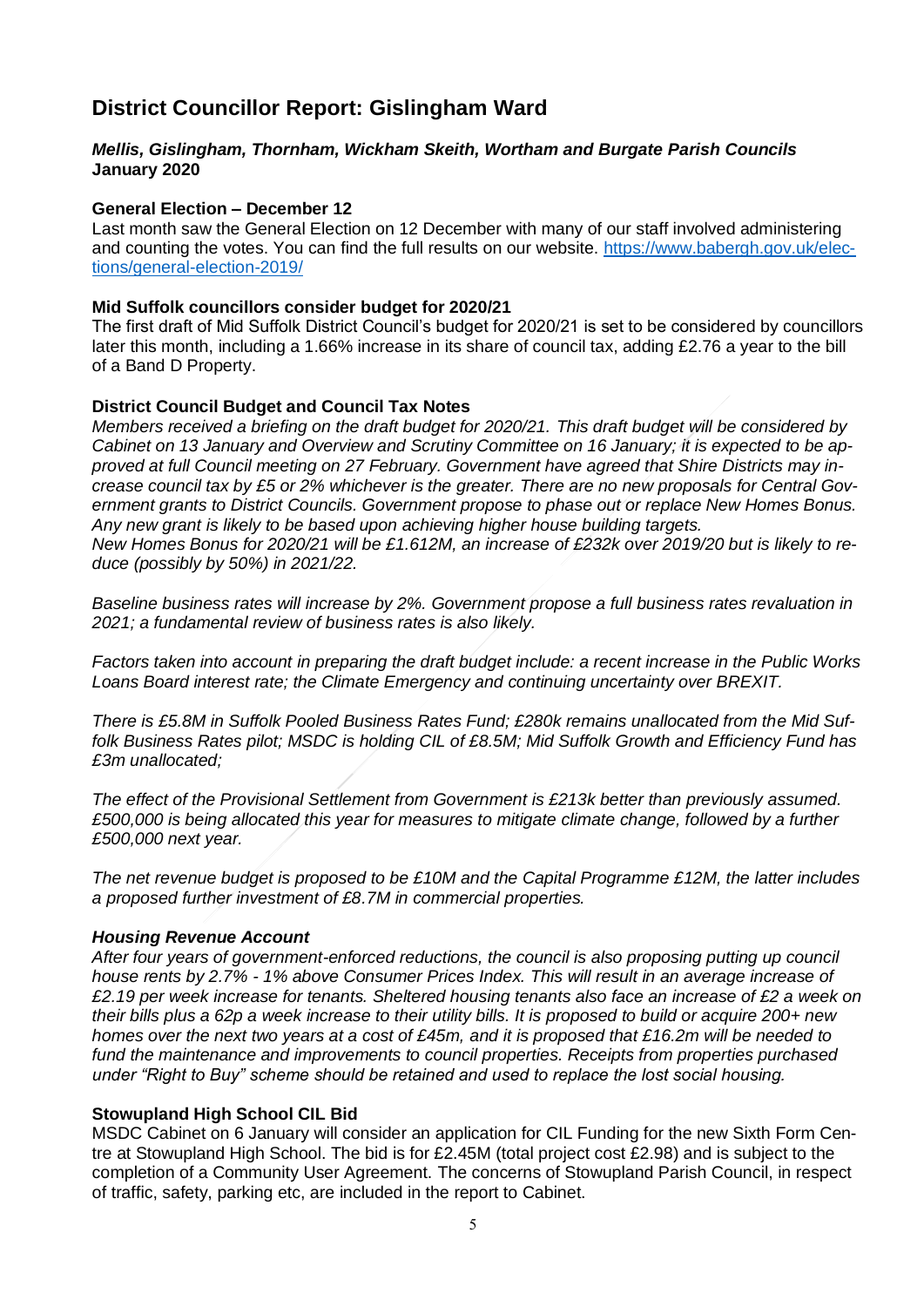#### **Council Tax Payments**

MSDC Cabinet on 6 January are to discuss an initiative to introduce new fines for Council Tax fraud. Cabinet will also consider adoption of a new protocol produced by Citizens Advice and Local Government Association for the collection of council tax arrears. This seeks to assist those falling behind with their payments in a less confrontational way.

Read the full story [https://www.midsuffolk.gov.uk/news/mid-suffolk-councillors-consider-budget-for-](https://www.midsuffolk.gov.uk/news/mid-suffolk-councillors-consider-budget-for-202021/)[202021/](https://www.midsuffolk.gov.uk/news/mid-suffolk-councillors-consider-budget-for-202021/)

Councils to consider move to clamp down on Council Tax fraud – while helping those in need

Penalties may be introduced in Babergh and Mid Suffolk to tackle council tax fraud, alongside a new Citizens Advice council tax protocol to help those in genuine need, following cabinet discussions this month.

Read the full story [https://www.babergh.gov.uk/news/councils-to-consider-move-to-clamp-down-on](https://www.babergh.gov.uk/news/councils-to-consider-move-to-clamp-down-on-council-tax-fraud-while-helping-those-in-need/)[council-tax-fraud-while-helping-those-in-need/](https://www.babergh.gov.uk/news/councils-to-consider-move-to-clamp-down-on-council-tax-fraud-while-helping-those-in-need/)

#### **Next phase in development of Needham Lake visitor centre and café agreed**

Plans for a £600,000 visitor centre/cafe at Needham Lake have been approved and a local operator selected to run it – supporting local youth work and boosting tourism to the town.

Read the full story [https://www.babergh.gov.uk/news/next-phase-in-development-of-needham-lake](https://www.babergh.gov.uk/news/next-phase-in-development-of-needham-lake-visitor-centre-and-cafe-agreed/)[visitor-centre-and-cafe-agreed/](https://www.babergh.gov.uk/news/next-phase-in-development-of-needham-lake-visitor-centre-and-cafe-agreed/)

#### **1000 Endangered Animals**

Over Christmas the Suffolk Waste Partnership's celebration of recycling took on a theme of endangered animals.

The artwork created by schools across Suffolk will be on display at Ipswich Town Hall café Gallery until 11 Jan, and The Apex, Bury St Edmunds until March 2020.

Read the full story <https://www.babergh.gov.uk/news/1000-endangered-animals/>

#### **More than £791k funding boost for communities**

Communities across Babergh and Mid Suffolk received a funding boost totalling £791,000, for local projects including a new car park and bus shelter.

Read the full story <https://www.babergh.gov.uk/news/more-than-791k-funding-boost-for-communities/>

**New recycling wrap up** The festive and New Year period are always a great time to encourage residents to think about reducing waste <https://www.suffolkrecycling.org.uk/reduce-your-waste> and improving their recycling knowledge and this year Suffolk Recycling launched a new Christmas Wrap Up.

The guide has tips on how to reduce waste and improve recycling habits over Christmas, all in one place - including information on what to do with old fairy lights, wrapping paper, baubles, trees, food, metals and more. You can find the full guide on our website. [https://www.babergh.gov.uk/as](https://www.babergh.gov.uk/assets/Waste-Services-Bins/Documents/Suffolk-Recycling-Christmas-Wrap-Up.pdf)[sets/Waste-Services-Bins/Documents/Suffolk-Recycling-Christmas-Wrap-Up.pdf](https://www.babergh.gov.uk/assets/Waste-Services-Bins/Documents/Suffolk-Recycling-Christmas-Wrap-Up.pdf)

Suffolk's Recycling Centres also offer free 'Reduce, Reuse and Recycle - not a Waste of time!' sessions to interested parties to learn more about ways to reduce waste and recycling. Providing an alternative way to access information

about recycling which is also available on the Suffolk Recycling website. [https://www.suffolkrecy](https://www.suffolkrecycling.org.uk/)[cling.org.uk/](https://www.suffolkrecycling.org.uk/)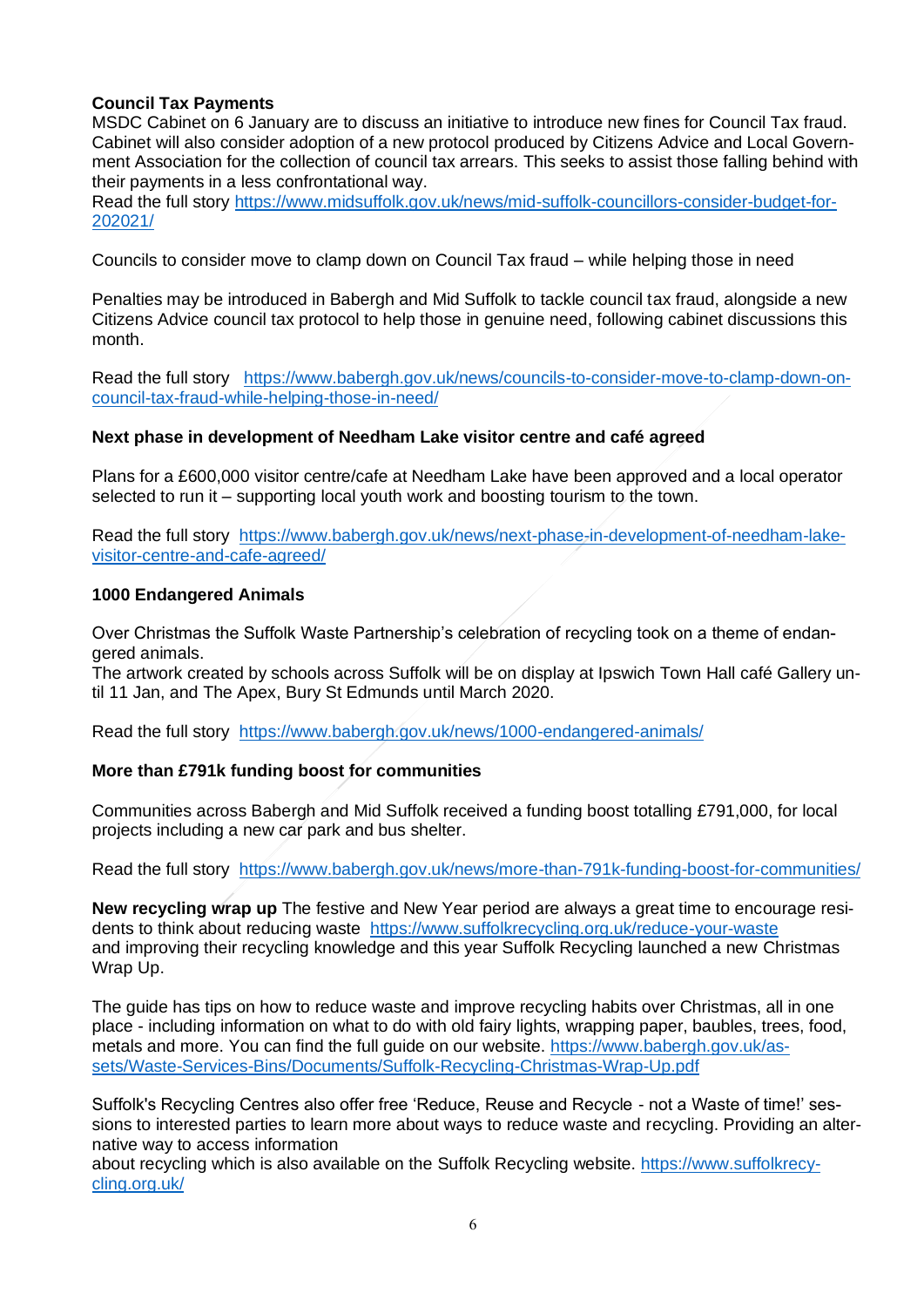To book a visit from their Information and Education Manager any interested parties can email Sharon.Lockhart@fccenvironment.co.uk

**Mid Suffolk Citizens Advice** - Mid Suffolk CAB recently held their AGM. During the last year they addressed nearly 10,000 issues and helped 3,400 clients. So far their client numbers are up 17% on last year. In 2018/19 the CAB helped clients in Mid Suffolk achieve over £1.4 million in financial gains through benefit claims, employment negotiations, consumer refunds and charitable support. The work done by the 45 volunteers has been officially valued at more than £380,000. The Overview and Scrutiny committee had commenced a scrutiny of CABs in Suffolk but the work was halted because of the General Election. This work will start again in January.

**Tree Planting/Tree Wardens** – The missing section of Cowpasture Lane between Mellis Common and Thornham Parva, south of the Railway Line has been restored by planting native trees and hedging to redefine its ancient boundaries and establish a wildlife corridor linking the intact sections of the lane. 2,500 plants and trees were planted on Saturday 30th Nov. A tremendous effort by local residents, made possible by the partnership formed by the landowner, Nigel Patel, The Woodland Trust, Suffolk County Council and the Suffolk Tree Warden Network coordinated by Frances Jannaway, Thornham's Tree Warden.

#### **Useful Websites –**

[https://www.midsuffolk.gov.uk/planning/pre-application-advice/free-online-planning-guidance/interac](https://www.midsuffolk.gov.uk/planning/pre-application-advice/free-online-planning-guidance/interactive-mapping-service/)[tive-mapping-service/](https://www.midsuffolk.gov.uk/planning/pre-application-advice/free-online-planning-guidance/interactive-mapping-service/)

This takes you into an interactive map that you can zoom into individual houses, check what planning applications are associated with these properties and indicates planning constraints.

#### <https://highwaysreporting.suffolk.gov.uk/>

This takes you to a reporting site, again map based, where any concerned member of the parish may paste comments.

#### **Rowland Warboys 05/01/2020**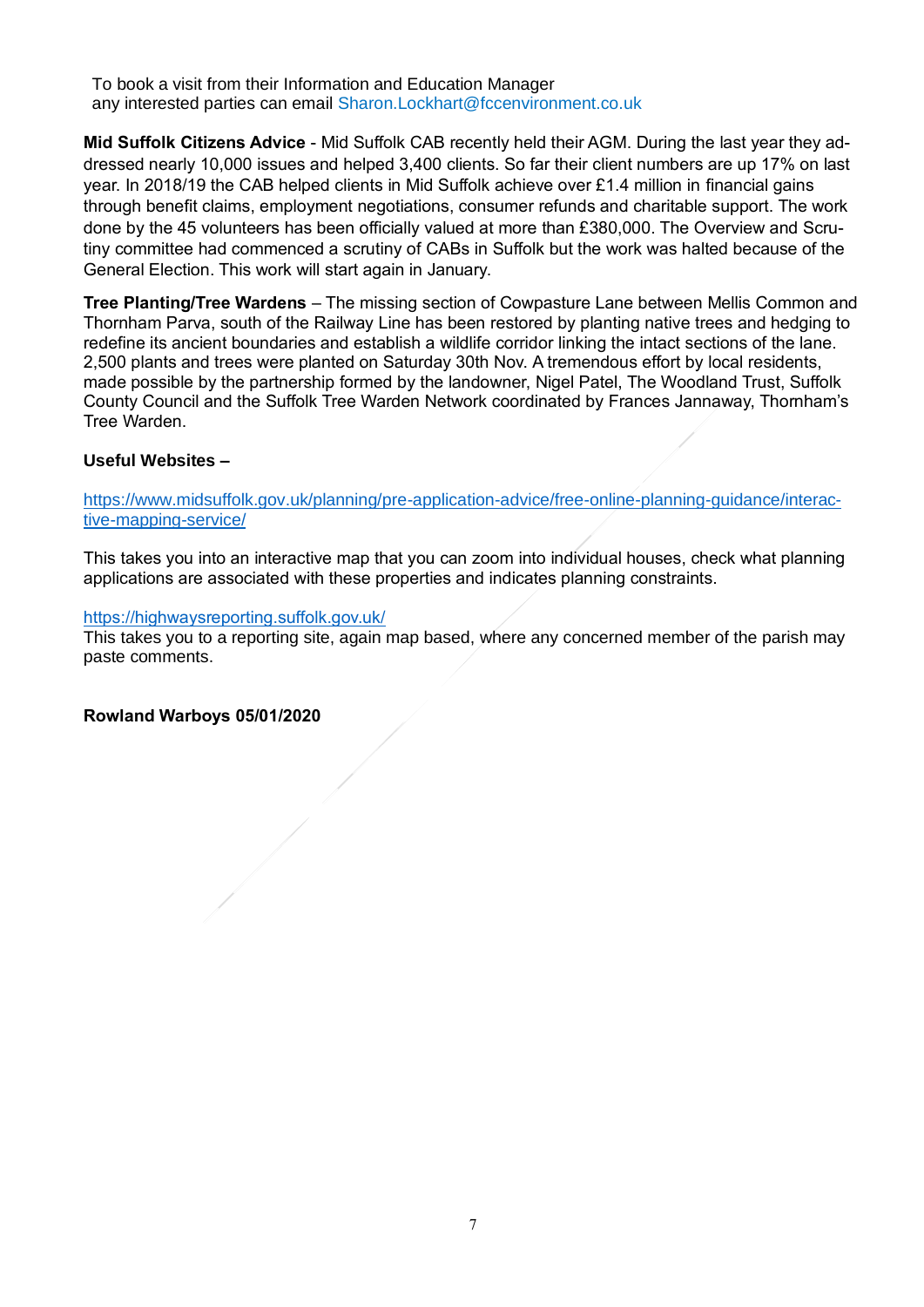#### JANUARY 2020 – SID REPORT

#### **TRAFFIC ANALYSIS REPORT**

For Project: Mill Street Gislingham<br>Location/Name: Outgoing Report Generated: 1/17/2020 1:27:51 PM Speed Intervals =  $5 \text{ mph}$ Time Intervals =  $5$  minutes

Traffic Report From 12/15/2019 5:10:00 PM through 1/16/2020 8:50:00 AM

85th Percentile Speed = 30.8 mph 85th Percentile Vehicles = 12,685 counts Max Speed = 70.0 mph on 12/31/2019 7:45:00 AM Total Vehicles = 14,923 counts AADT: 471.5

Volumes - weekly vehicle counts 5 Day<br>510 455 Time 7 Day **Average Daily** AM peak<br>PM peak 10:00 to 11:00 39 36 4:00 to 5:00 44 39

Speed Speed limit: 30 mph 85th Percentile Speed: 30.8 mph<br>Average Speed: 24.5 mph

| Saturday            | Monday<br>Sunday | <b>Tuesday</b> | Wednesday Thursday |      | Friday |
|---------------------|------------------|----------------|--------------------|------|--------|
| Count over limit    | 452              | 498            | 379                | 340  | 337    |
| 314<br>% over limit | 267<br>17.6      | 19.3           | 17.0               | 15.9 | 12.9   |
| 20.4                | 21.1             |                |                    |      |        |
| Avg speeder<br>33.4 | 33.5<br>33.5     | 33.7           | 33.4               | 33.6 | 33.5   |

Full report available on request /

 $\frac{1}{\sqrt{2\pi}}\int_0^1\frac{1}{\sqrt{2\pi}}\left(\frac{1}{2}\right)^2\left(\frac{1}{2}\right)^2\left(\frac{1}{2}\right)^2\left(\frac{1}{2}\right)^2\left(\frac{1}{2}\right)^2\left(\frac{1}{2}\right)^2\left(\frac{1}{2}\right)^2\left(\frac{1}{2}\right)^2\left(\frac{1}{2}\right)^2\left(\frac{1}{2}\right)^2\left(\frac{1}{2}\right)^2\left(\frac{1}{2}\right)^2\left(\frac{1}{2}\right)^2\left(\frac{1}{2}\right)^2\left(\frac{1}{2}\right)^2\left(\frac{1}{2}\right$